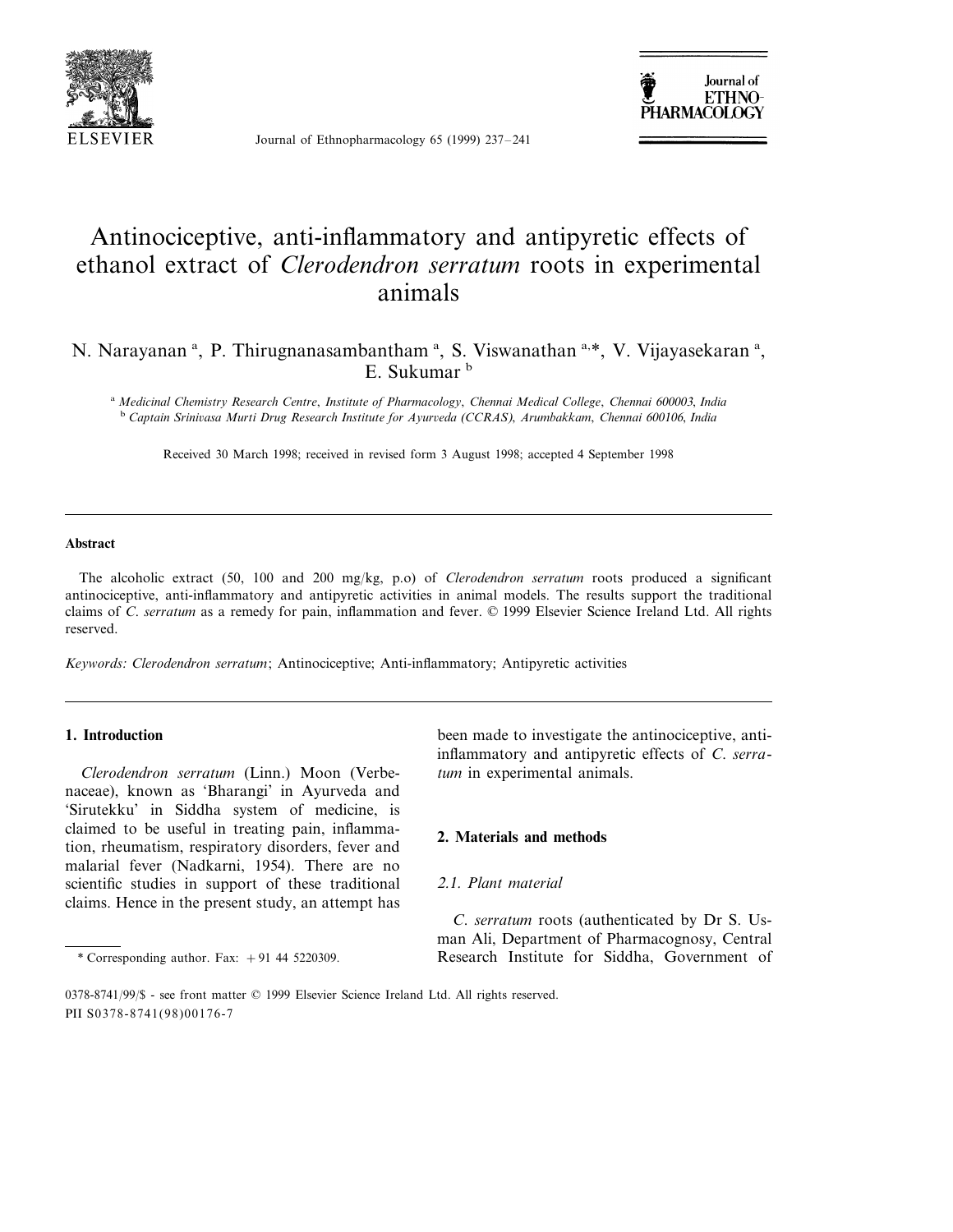India, Chennai) were collected during the month of October and voucher specimen (Pharm. No.14/ 96) has been deposited in the herbarium of the Faculty of Pharmaceutical Sciences, Chennai Medical College.

## 2.2. *Preparation of alcoholic extract*

Shade dried and coarsely powdered material (ca 4.5 kg) were extracted with 90% ethyl alcohol in an aspirator bottle at room temperature (72 h). Nearly 80% of the solvent was removed by distillation over boiling water-bath at atmospheric pressure and the remaining under reduced pressure. This extract (yield 6.67%) was dissolved in distilled water and used for animal experiments.

#### 2.3. *Animals*

Albino mice (20–25 g), Wistar albino rats  $(150-200 \text{ g})$  and rabbits  $(1.5-2.0 \text{ kg})$  of either sex, maintained in the Animal Experimental Laboratory of Chennai Medical College at room temperature of  $25 \pm 2$ °C, relative humidity of  $75 \pm 5\%$ and 12 h dark-light cycle. Food and water were given ad libitum.

## 2.4. *Preliminary screening and acute toxicity studies*

Mice were selected for this study (Turner, 1965). They were divided into eight groups each containing six animals. *C*. *serratum* was administered orally in varying doses (0.50, 0.75, 1.00, 1.25, 1.50, 1.75, 2.00 and 2.50 g/kg) to these animals. They were continuously observed for 2 h to detect changes in the autonomic or behavioural responses viz. alertness, spontaneous activity, irritability, pinna reflex, corneal reflex, urination, salivation, piloerection etc.

Any mortality during experimentation and the following 7 days was also recorded. A group of animals treated with the vehicle (distilled water) served as control. Based on the results of preliminary toxicity testing, the doses of 50, 100 and 200 mg/kg of *C*. *serratum* were chosen for further experiments.

Table 1

Effect of *Clerodendron serratum* on nociceptive responses in mice

| Treatment (mg/<br>kg)              | Acetic acid induced<br>writhing method | Hot plate method |
|------------------------------------|----------------------------------------|------------------|
|                                    | No. of writings                        | $AUC$ (sq. cm)   |
| Vehicle                            | $30.30 + 0.90$                         | $1.63 + 0.43$    |
| Morphine sul-<br>phate $(s.c)$ 5.0 | $1.00 + 0.20**$                        | $32.60 + 1.10**$ |
| C. serratum<br>(p.o)               |                                        |                  |
| 50                                 | $19.67 \pm 1.41$ **                    | $7.90 + 2.09*$   |
| 100                                | $13.50 + 1.60**$                       | $11.80 + 2.20**$ |
| 200                                | $11.80 + 2.60**$                       | $15.50 + 1.36**$ |

Each value represents the mean  $\pm$  SEM of six observations.  $* p < 0.05$ ;  $* p < 0.01$  compared to vehicle treatment.

#### 2.5. *Antinociceptive activity*

This was investigated in mice by acetic acid induced writhing (Koster et al., 1959) and hot plate methods (Eddy and Leimbach, 1953)

#### 2.5.1. *Acetic acid induced writhing method*

Three different groups of mice received 50, 100 and 200 mg/kg of *C*. *serratum* orally. Sixty minutes later 0.6% acetic acid (10 ml/kg) was injected (i.p.). The number of abdominal constrictions

#### Table 2

Effect of *Clerodendron serratum* on acute and chronic inflammation in rats

| Treatment (mg/<br>kg)         | Acute study<br>Vol. of paw<br>edema (ml) | Chronic study                 |
|-------------------------------|------------------------------------------|-------------------------------|
|                               |                                          | Wt. of cotton pellets<br>(mg) |
| Vehicle                       | $0.75 + 0.07$                            | $50.18 + 1.05$                |
| Phenylbutazone<br>$(p.o)$ 100 | $0.28 + 0.10**$                          | $28.25 + 1.30**$              |
| C. serratum                   |                                          |                               |
| (p.o)<br>50                   | $0.78 + 0.05$                            | $41.25 + 1.73**$              |
| 100                           | $0.44 + 0.05**$                          | $39.25 + 1.02**$              |
| 200                           | $0.40 + 0.03$ **                         | $36.75 + 1.36**$              |

Each value represents the mean  $\pm$  SEM of six observations. \*\*  $p < 0.01$  compared to vehicle treatment.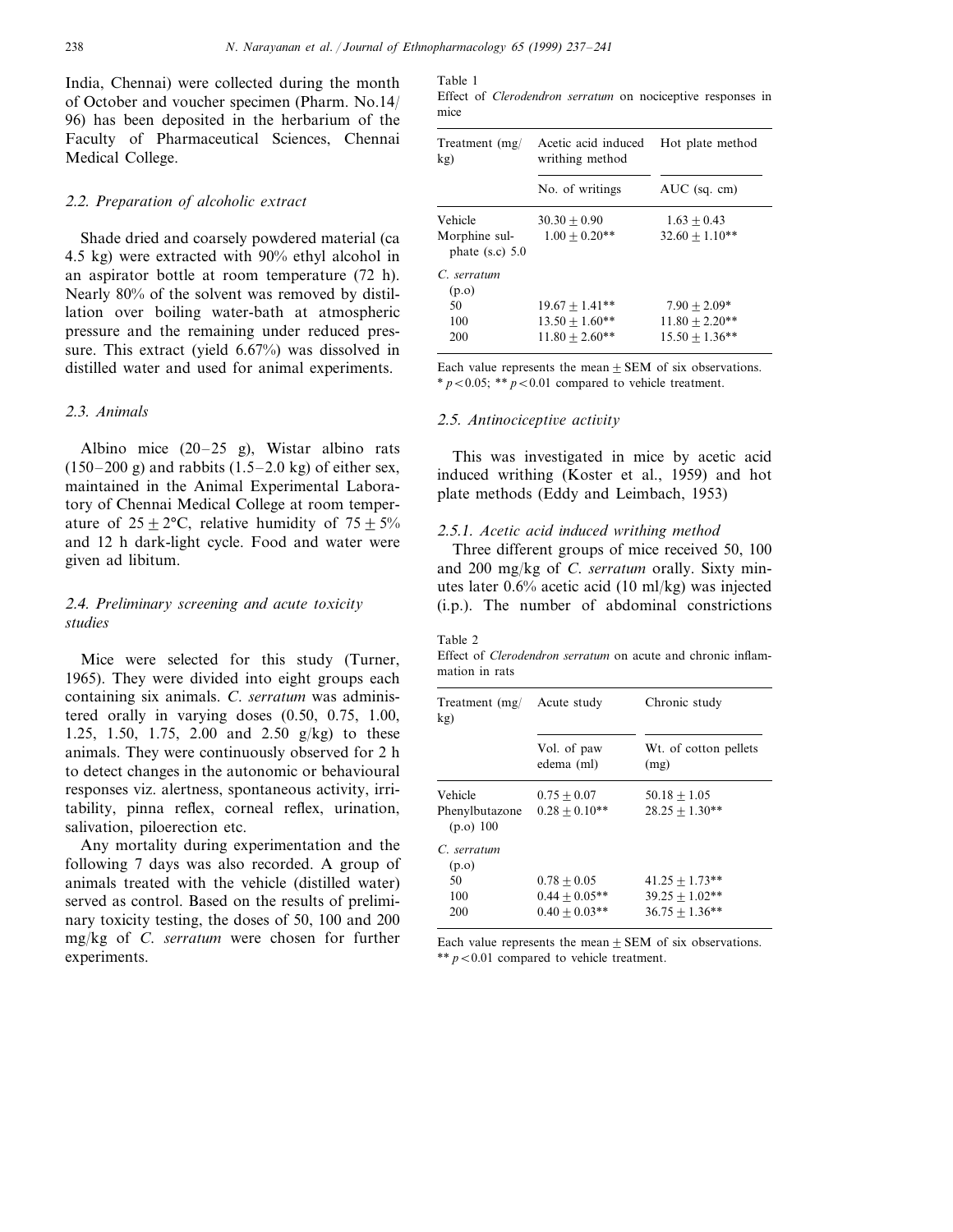

Fig. 1. Effect of *Clerodendron serratum* on TAB vaccine induced pyrexia in rabbits. \*  $p < 0.05$ ; †  $p < 0.01$  compared to corresponding vehicle treatment. Each point represents the mean $\pm$  SEM increase in rectal temperature recorded in six animals.

during the following 15 min period were counted. A significant reduction in the number of abdominal constrictions compared to the control was considered as antinociceptive response. Morphine sulphate (5 mg/kg, s.c) was used for comparison.

#### 2.5.2. *Hot plate method*

The animals were treated orally with different doses (50, 100 and 200 mg/kg) of *C*. *serratum*, and were placed on a hot plate maintained at  $55 \pm$ 0.5°C. The time taken to lick the hind-paw was taken as the reaction time. The reaction time was measured just prior to drug administration and later at 30 min intervals upto 3 h. Morphine sulphate was used as a standard drug (5 mg/kg, s.c).

The reaction time in each animal was plotted against the time of observation. The area under the time response curve was calculated as a measure of antinociceptive activity.

#### 2.6. Anti-inflammatory activity

#### 2.6.1. *Acute inflammation*

Anti-inflammatory activity was studied by carrageenin-induced paw edema method in rats (Winter et al., 1962). Carrageenin (1.0%) 0.1 ml was injected into the plantar surface of right hind-paw. The paw volume was measured 4 h later using a plethysmograph. The difference in volume between left and right hind paws was taken as a measure of edema. The test drug was administered orally in different doses (50, 100 and 200 mg/kg) 60 min prior to carrageenin injection.

#### 2.6.2. *Chronic inflammation*

This was studied by cotton-pellet implantation method in rats (Winter and Porter, 1957). Under light ether-anaesthesia, sterile cotton-pellets weighing 10 mg were implanted subcutaneously in the arm-pits. The animals were treated orally with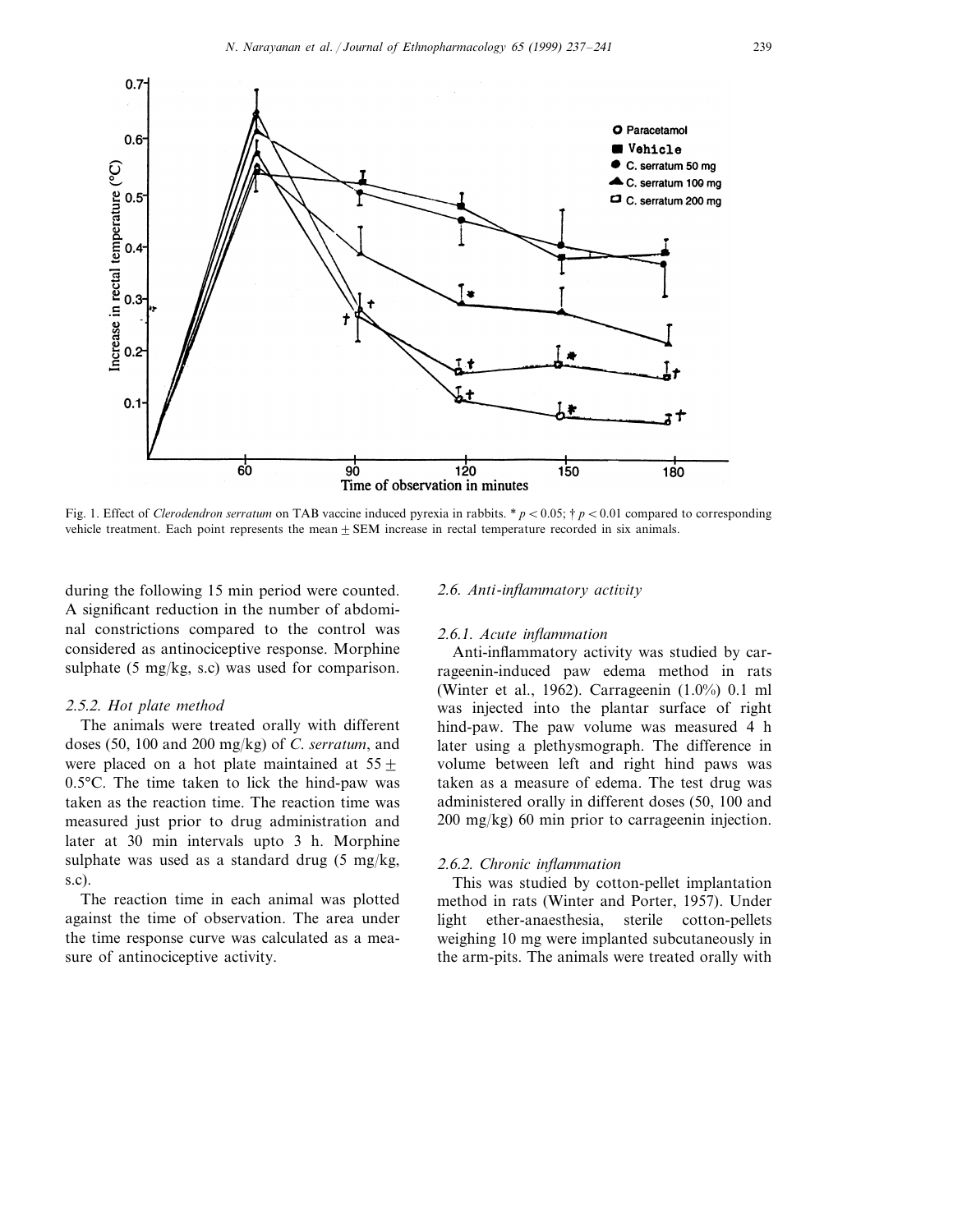different doses of *C*. *serratum* (50, 100 and 200 mg/kg) for 7 days. They were sacrificed on day 8, the cotton-pellets with adhering granulamatous tissues removed, dried at 50°C for 24 h and weighed. Standard anti-inflammatory agent phenylbutazone (100 mg/kg, p.o.) was used for comparison in both acute and chronic models.

## 2.7. Antipyretic activity

This was studied in rabbits (Brownlee, 1937). The animals were maintained in the laboratory for 24 h prior to the experiment. TAB vaccine 0.1 ml was injected into the marginal ear-vein and the rectal temperature was recorded every 15 min using 'Electrolab' 18-channel telethermometer. *C*. *serratum* was administered orally in doses of 50, 100 and 200 mg/kg, 60 min after TAB vaccine when there was significant pyrexia. Subsequently, the rectal temperature was recorded every 30 min upto 3 h. Paracetamol 100 mg/kg (p.o) was used for comparison.

## 2.8. *Statistical analysis*

The results were subjected to analysis of variance followed by Dunnett's *t*-test for multiple comparison.

## **3. Results**

## 3.1. *Preliminary screening and acute toxicity studies*

*C*. *serratum* when administered in the dose range of  $0.5-2.5$  g/kg (p.o) to mice did not produce any significant change in the autonomic or behavioural responses during the observation period. The oral  $LD_{50}$  value in mice calculated graphically was found to be 1.8 g/kg.

## 3.2. *Antinociceptive activity*

In the acetic acid induced writhing method, *C*. *serratum* treatment similar to morphine, produced a significant reduction in the number of abdominal constrictions in mice. This reduction was dose related and was maximum with 200 mg/kg. (Table 1).

In the hot plate method, 100 and 200 mg/kg doses of *C*. *serratum* produced a significant increase in the area under curve  $(AUC, cm^2)$ , similar to morphine. (Table 1).

## 3.3. Anti-inflammatory activity

In carrageenin-induced paw edema method (acute model), the standard anti-inflammatory agent (phenylbutazone) produced a significant reduction in the volume of paw edema in rats. Similarly, *C*. *serratum* in 100 and 200 mg/kg doses produced a significant reduction in the above parameters (Table 2).

In cotton-pellet granuloma method (chronic model), similar to phenylbutazone, *C*. *serratum* treatment reduced the weight of the cotton-pellets significantly compared to control animals (Table 2).

## 3.4. *Antipyretic activity*

Administration of TAB vaccine to rabbits produced a significant increase in rectal temperature at 60 min and was gradually decreasing after 120 min. Treatment with paracetamol (100 mg/kg) significantly reduced the rectal temperature. A dose dependent reduction in rectal temperature was observed during all periods of observation after administration with different doses of *C*. *serratum*. However, the reduction was significant only with 100 and 200 mg/kg doses (Fig. 1)

#### **4. Discussion and Conclusion**

Among several traditional claims, the usefulness of *C*. *serratum* in pain, inflammation and fever have been emphasised more in literature (Nadkarni, 1954). Hence, it was considered that investigations for these medicinal properties may give scientific authentication to the traditional claims. Moreover, this plant has not been subjected to any systematic pharmacological screening so far.